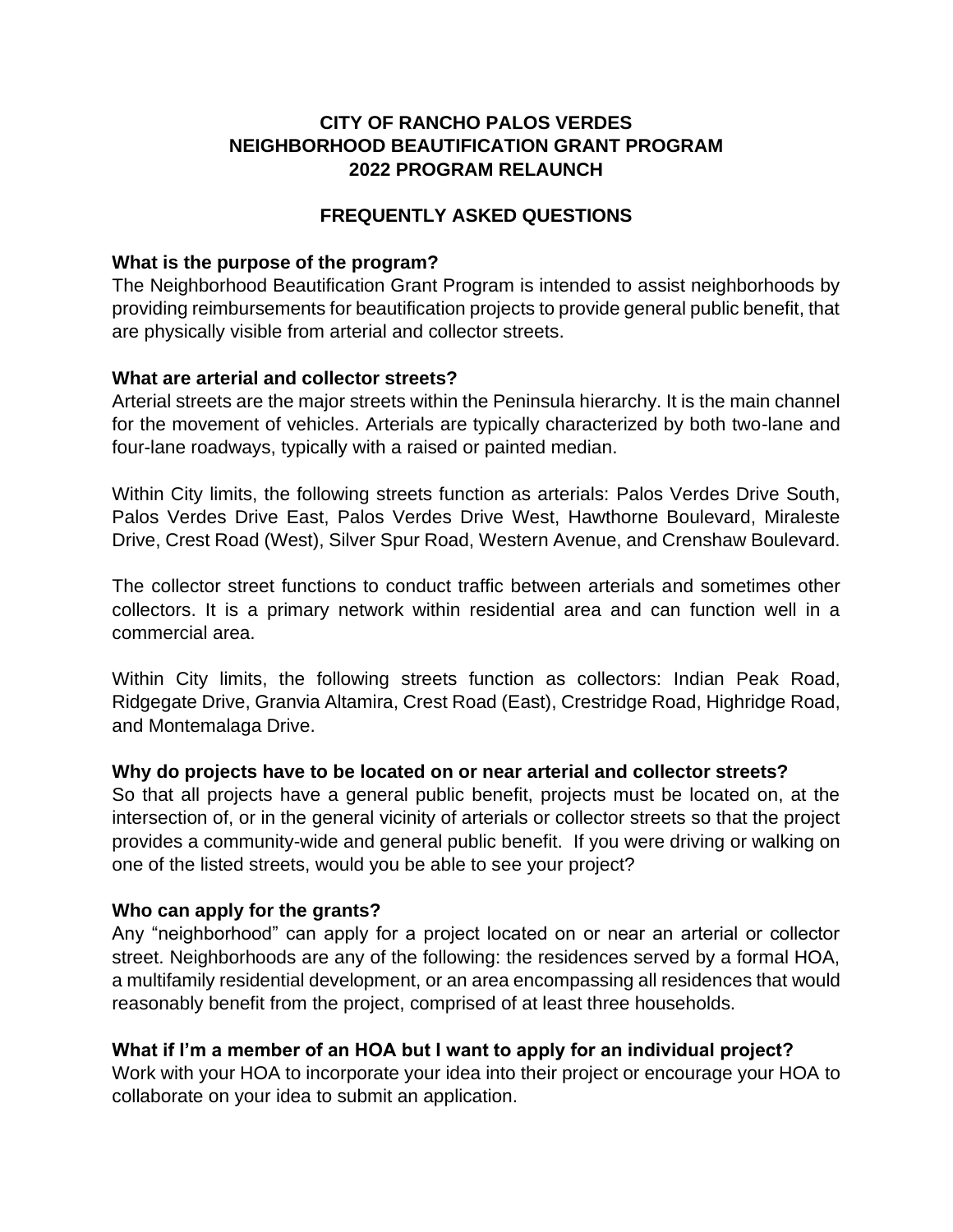# **What if I'm not a member of an HOA but I want to apply for a project?**

Consider your neighbors who may benefit from your project idea, engage with them and invite them to join your informal neighborhood. Additional support will make it easier to finance and provide ongoing maintenance for your project.

## **What kind of maps should I use to show my neighborhood and project location?**

You are welcome to use a program like Google Maps – take a screenshot or print out your neighborhood and outline or circle the residences encompassed by the project. Mark your project location on the map and be sure to submit pictures of the proposed site as a "before" reference.

# **How many signatures should I collect to demonstrate proof of community consensus?**

At a minimum, projects should receive signatures from 40% of homeowners within the neighborhood. Applicants are also encouraged to receive signatures from neighboring groups that support the project. A formal HOA should receive signatures from 40% of their households. An informal neighborhood should receive signatures from 40% of the households who would reasonably benefit from the project.

# **Do HOA Board meeting minutes count as proof of the HOA's consensus?**

No. While the HOA is welcome to submit Board minutes in addition to community signatures, this program requires that proposed projects receive support from individual households in addition to any formal declarations made by governing bodies.

### **Do the signatories need to financially contribute to the project to be counted toward the demonstration of community consensus?**

No, however, applicants are encouraged to consider the number of financial contributors in the development of their ongoing maintenance plan.

### **What is an example of a beautification project?**

Beautification projects physically improve neighborhoods, such as:

- Redesigned entryway landscapes, utilizing best management practices and drought tolerant plans when feasible
- New neighborhood entryway signs
- Enhance/repair/replace existing neighborhood entryway sign, screening walls, and/or tract walls
- Removal and/or replacement of chain link fences

# **What if I have an idea that isn't on the list?**

Improvements that are deemed consistent with the intent of the program will be reviewed and approved/disapproved by the program committee. You can propose your project in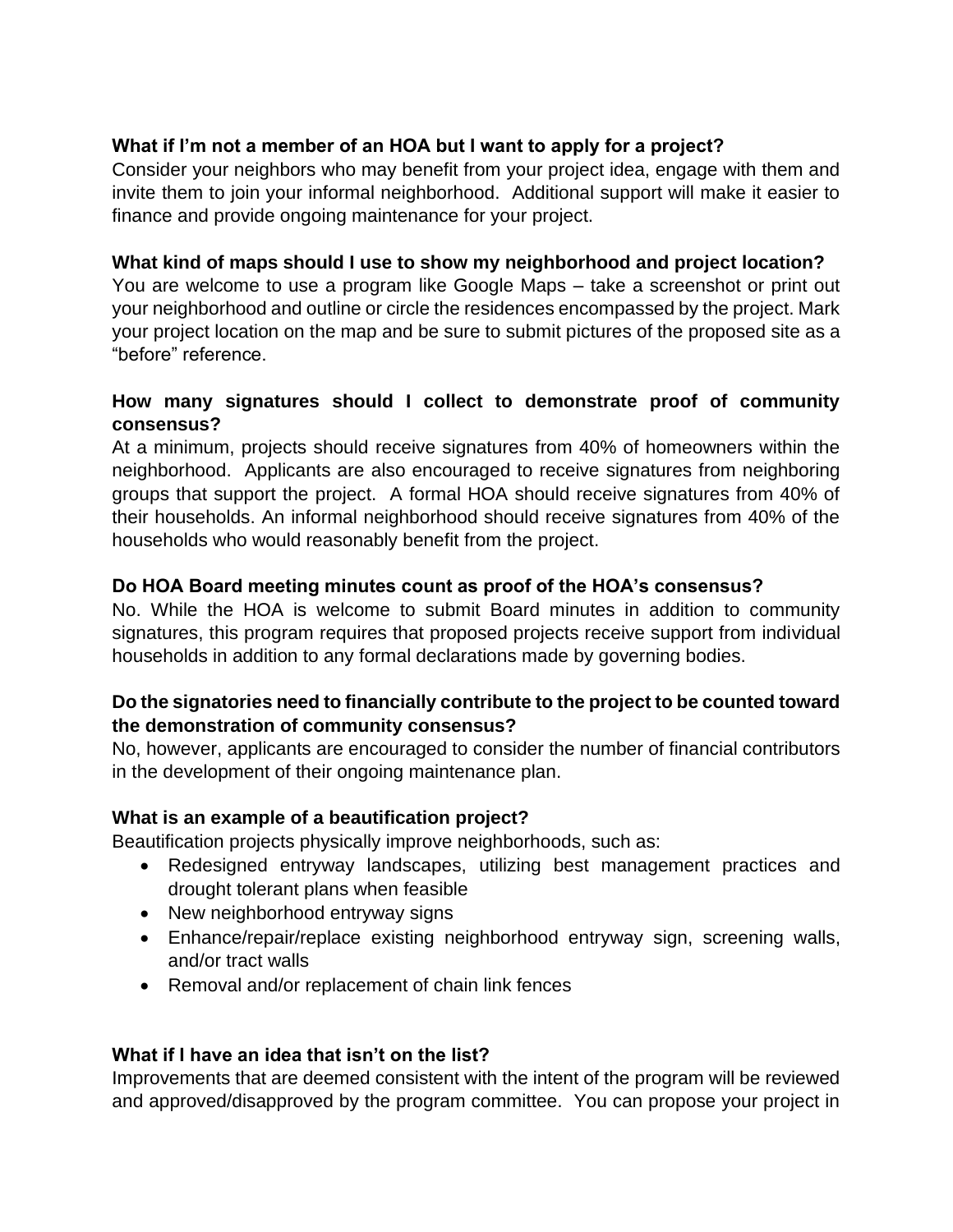advance of submitting an application by emailing [publicworks@rpvca.gov](mailto:publicworks@rpvca.gov) or calling 310-544-5252 for preliminary feedback.

### **What is the application process?**

After the application deadline, Staff will review applications for completeness and will provide an opportunity for applicants to correct or revise missing information. City Staff will then score the applications to establish their rank and make a funding recommendation based on ranked score (highest scoring projects will be awarded first). Funding recommendations will be presented to the City Council and applicants will be notified of their award status. After the project is awarded, applicants have up to one year to complete the project. Reimbursements are disbursed once proof of project completion has been submitted and the City determines the project conforms to the plans as submitted.

### **How will applications be scored?**

They will be scored on the following rubric:

| <b>Criteria</b>                          | <b>Detail</b>                                                                                                                                                                                                                                                                                                                                    | <b>Max Weight</b> |
|------------------------------------------|--------------------------------------------------------------------------------------------------------------------------------------------------------------------------------------------------------------------------------------------------------------------------------------------------------------------------------------------------|-------------------|
| <b>Community</b><br><b>Benefit</b>       | Provides a community benefit by improving the<br>$\bullet$<br>neighborhood's appearance (20 pts)<br>Project is visible by the general public: on, at the<br>$\bullet$<br>intersection of, or in the general vicinity of arterials<br>collector streets so that they provide<br>$\alpha$<br>community-wide and general public benefit (25<br>pts) | 45 points         |
| <b>Applicant</b><br><b>Participation</b> | Demonstration of applicant's commitment to long-<br>$\bullet$<br>term and on-going maintenance plan (20 pts)<br>Shows evidence of broad support for project, as<br>$\bullet$<br>appropriate for scale and scope (10 pts)<br>Addresses a need identified in the community and<br>$\bullet$<br>provides a lasting impact/solution (5 pts)          | 35 points         |
| <b>Design</b><br><b>Standards</b>        | Architectural compatibility with surrounding area<br>٠<br>$(10 \text{ pts})$<br>Proposed project considers color,<br>height,<br>٠<br>camouflage, effective<br>drought<br>tolerant<br>landscaping with a colorful palette as appropriate<br>$(10 \text{ pts})$                                                                                    | 20 points         |
| <b>BONUS</b><br><b>POINTS</b>            | First-time applicant (10 pts)<br>$\bullet$<br>Creative or innovative solution to a need in the<br>$\bullet$<br>community (5 pts)                                                                                                                                                                                                                 | 15 points         |